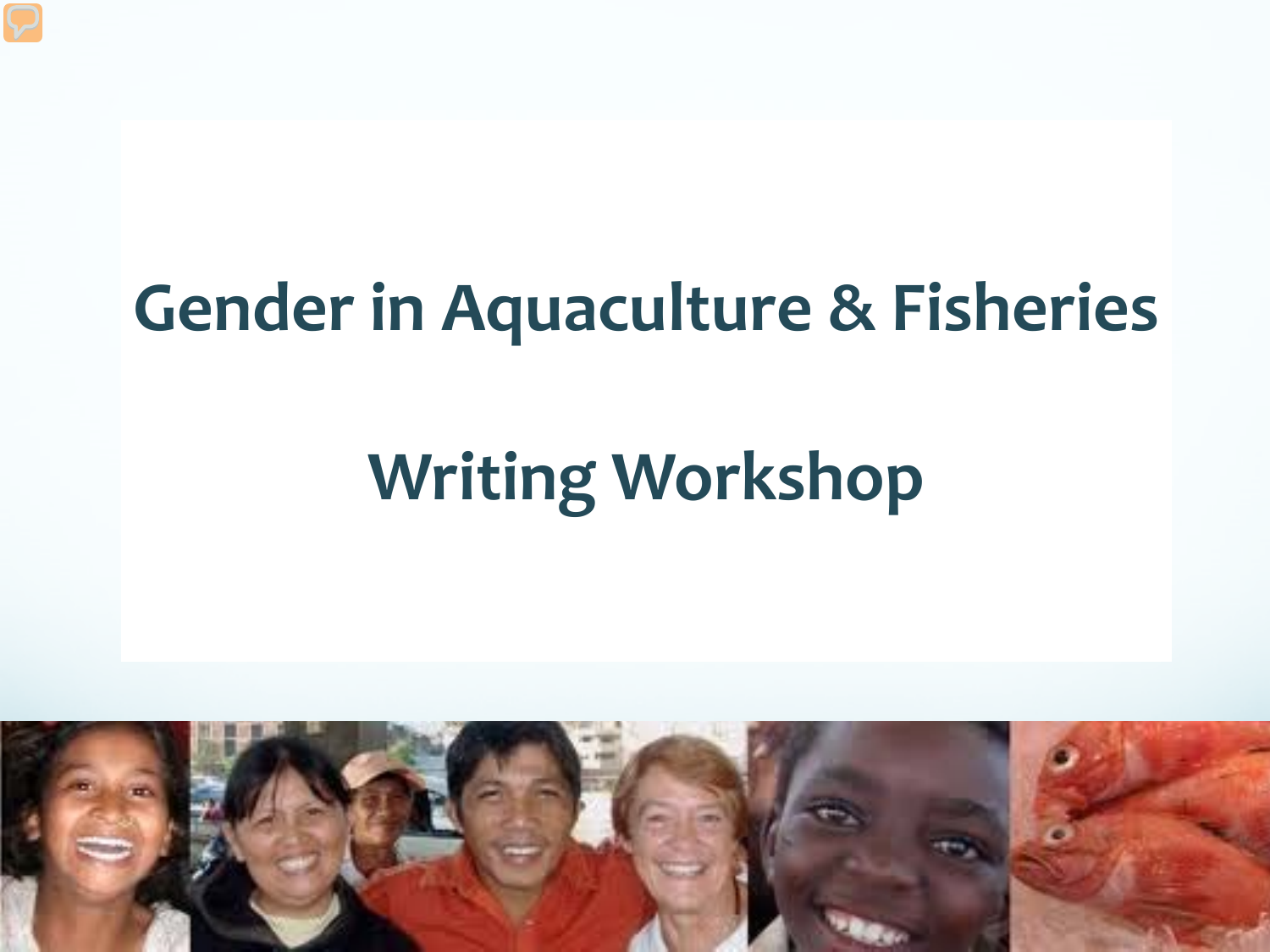#### Workshop Purpose

To increase understanding of gender in aquaculture and fisheries to a broad audience

Incorporate the knowledge of the GAF delegates to develop easily accessible web pages for [genderaquafish.org](http://genderaquafish.org/)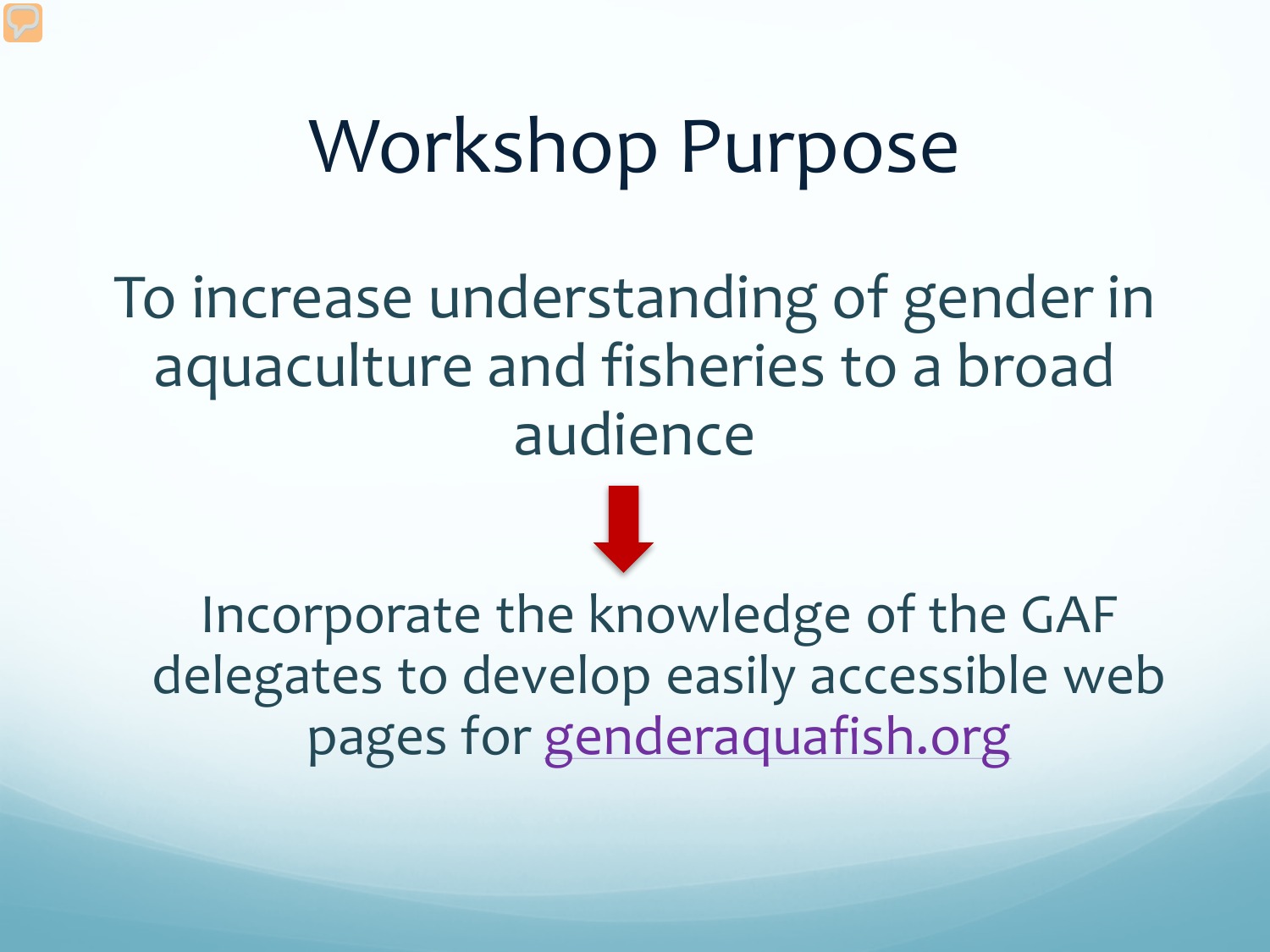### Workshop Outputs

- A list of key themes for gender in aquaculture and fisheries
- Identify key data sources for the development of theme websites
- A completed theme introduction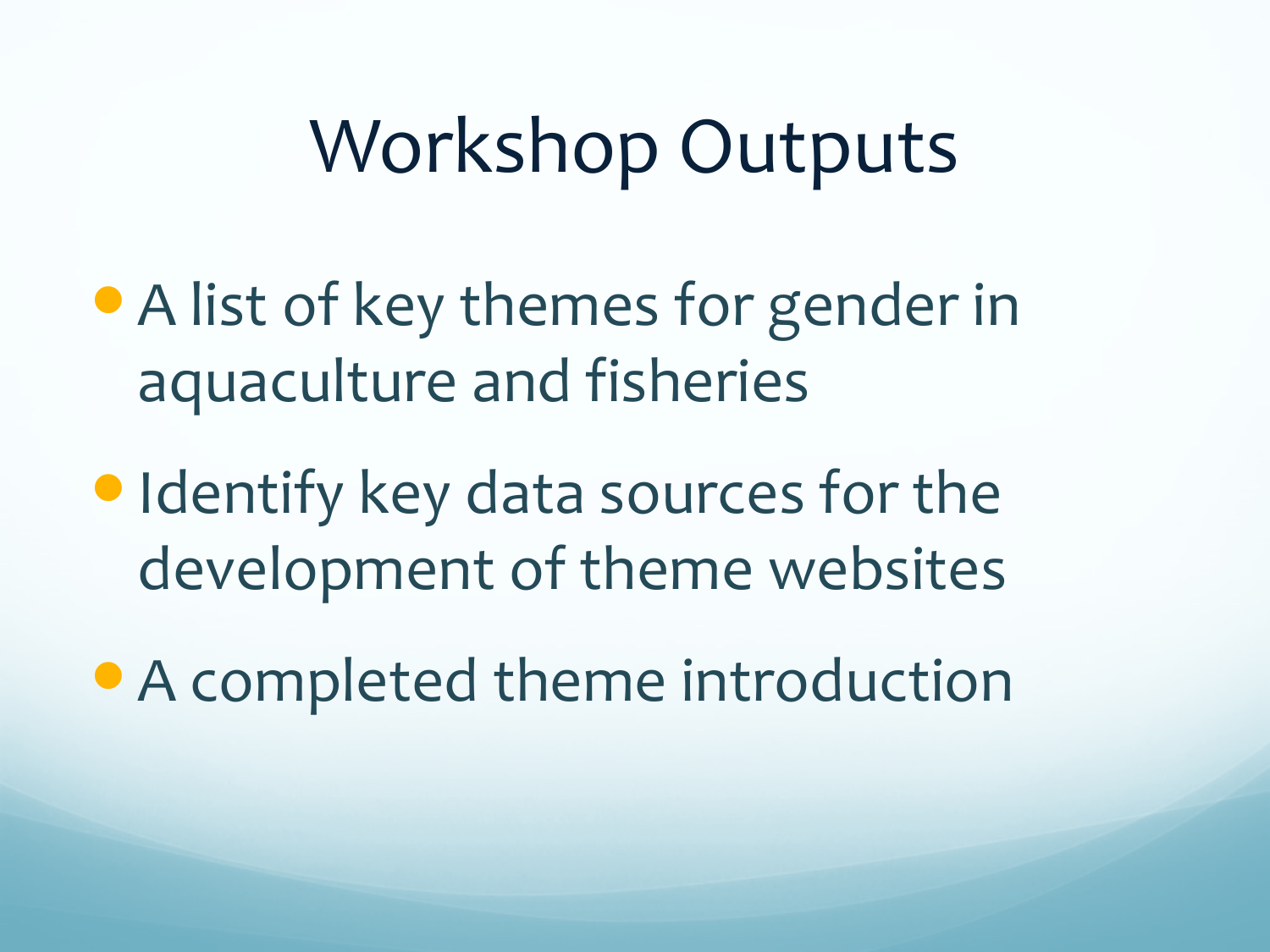# UN Atlas of the Oceans example [Role of women -](http://www.oceansatlas.org/servlet/CDSServlet?status=ND0yNTA4ODMmNj1lbiYzMz0qJjM3PWtvcw%7E%7E)<br><http://www.oceansatlas.org/id/250883>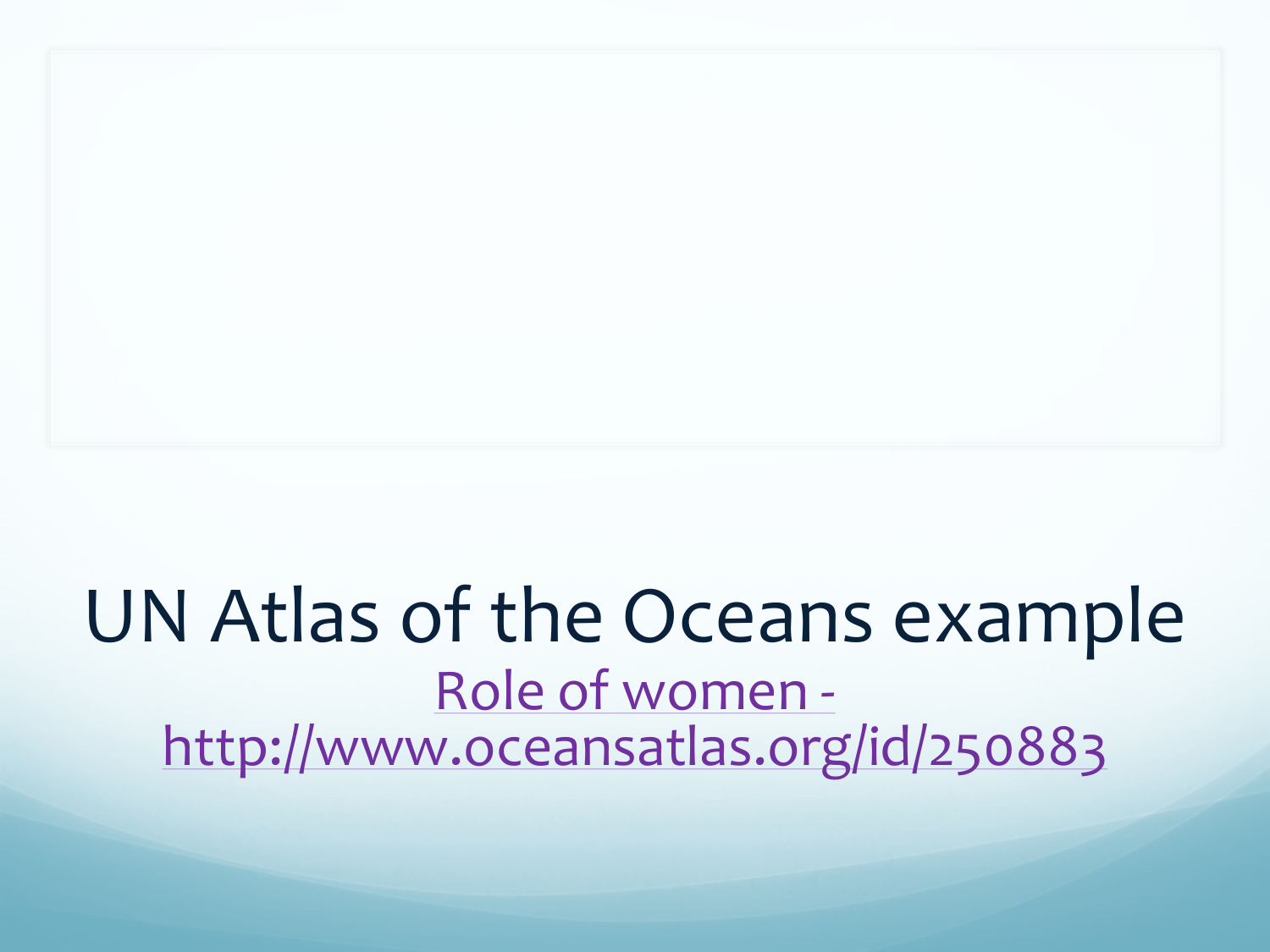## Page content

- 1. Introduction (1 paragraph)
- 2. Review of available information (2-3 paragraph)
- 3. Suggestions for further study (final paragraph)
- 4. Key references for further reading
- 5. Photographs and quotes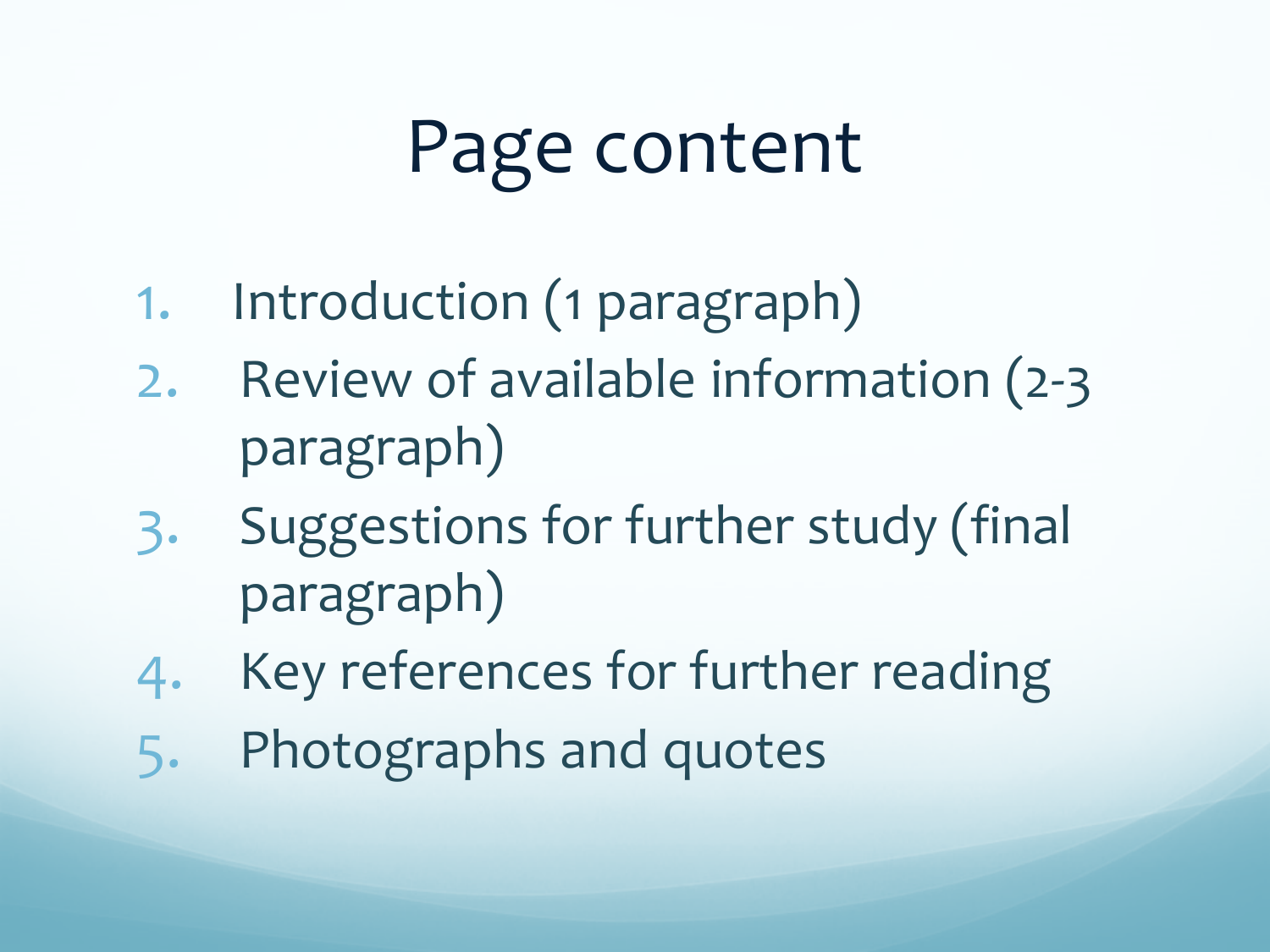# Exercise # 1 Developing Themes

• As a group decide on 5 key GAF themes

#### **Suggestions:**

- Gender and fisheries value chains
- Gender and the marine ecosystem
- Gender and fisheries management
- **•** Fisheries and masculinity
- Regional pages (i.e. GAF in India)
- Choose theme(s) to complete in this workshop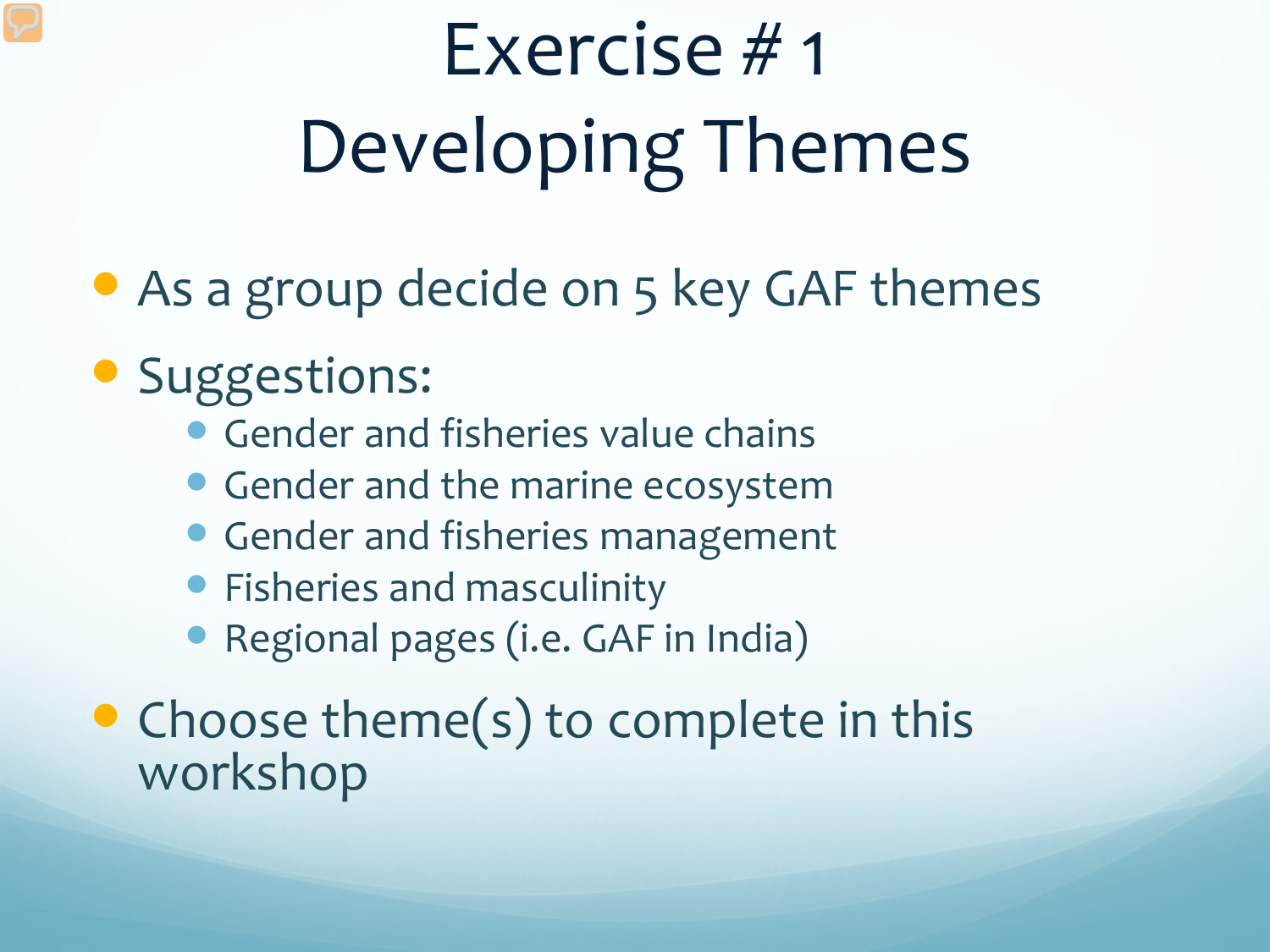### Information Sources

#### • You!

- Past GAF conferences
- **ICSF Yemaya, SPC Women in Fisheries Information** Bulletin and academic articles

• Websites

- Government and NGO documents and databases (grey literature)
- **Personal narratives**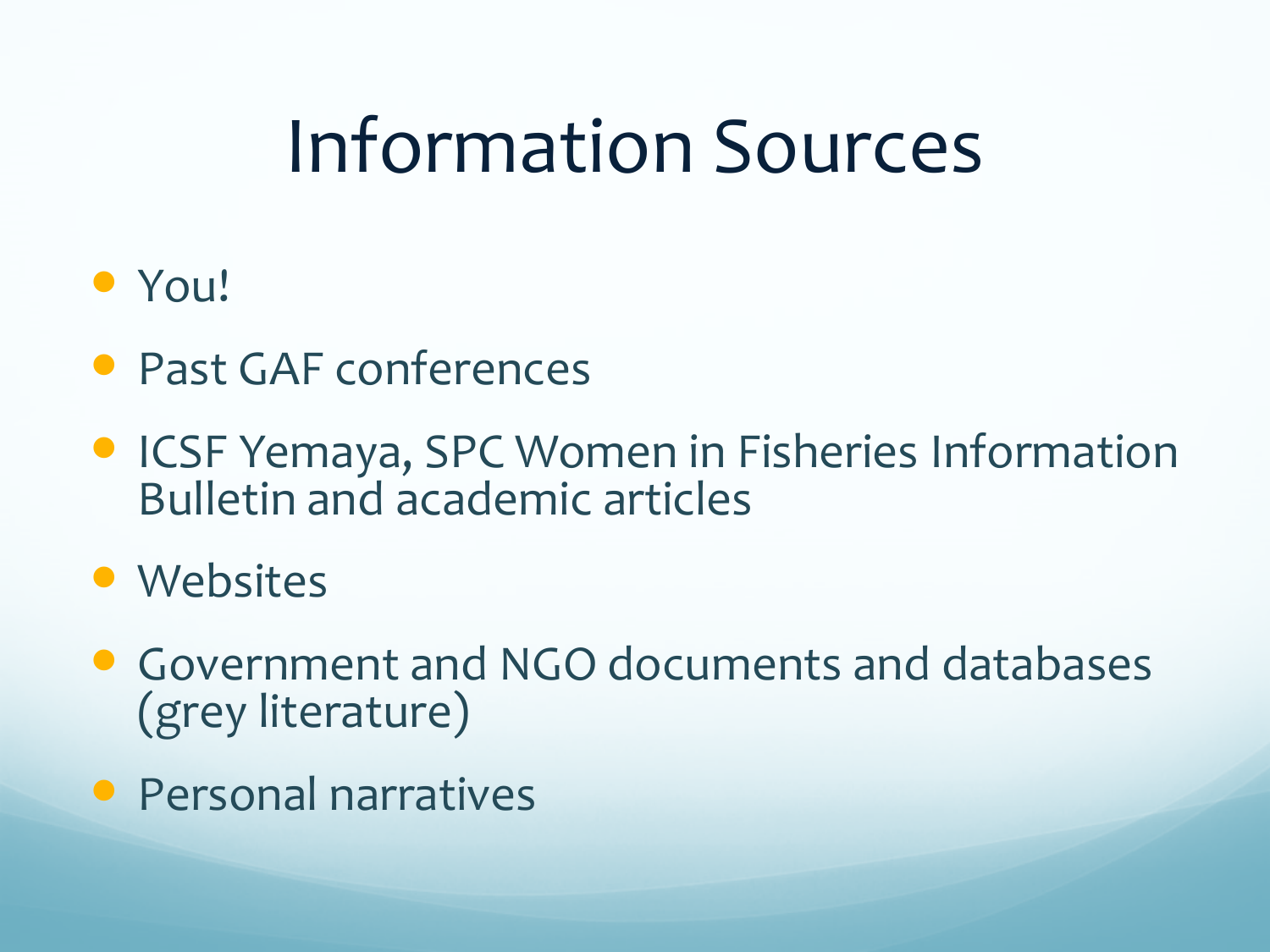# Exercise # 2 Writing Page Content

- In groups of 4-5 people, pick a theme and write a introduction paragraph
- Follow the Amanda Vincent rules for writing:
	- Start with a topic sentence no more than 17 words long.
	- Write for an 8 years old (no jargon).
	- No more than 7 sentences in a paragraph.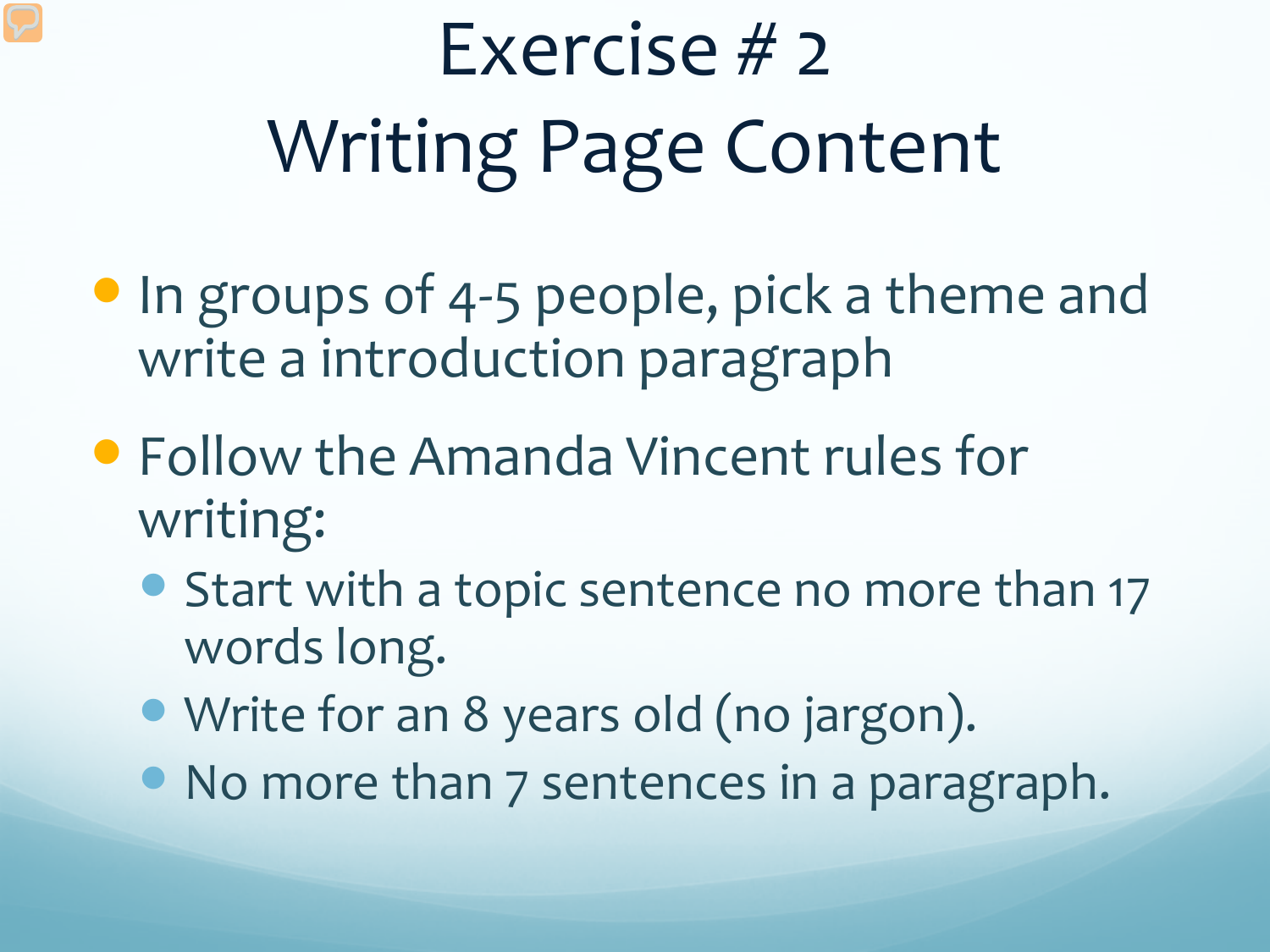### Next Steps

- More content!
	- Volunteer to develop a theme that you are an expert in.
	- Add you expertise by editing themes developed by others.

#### **THANK YOU**